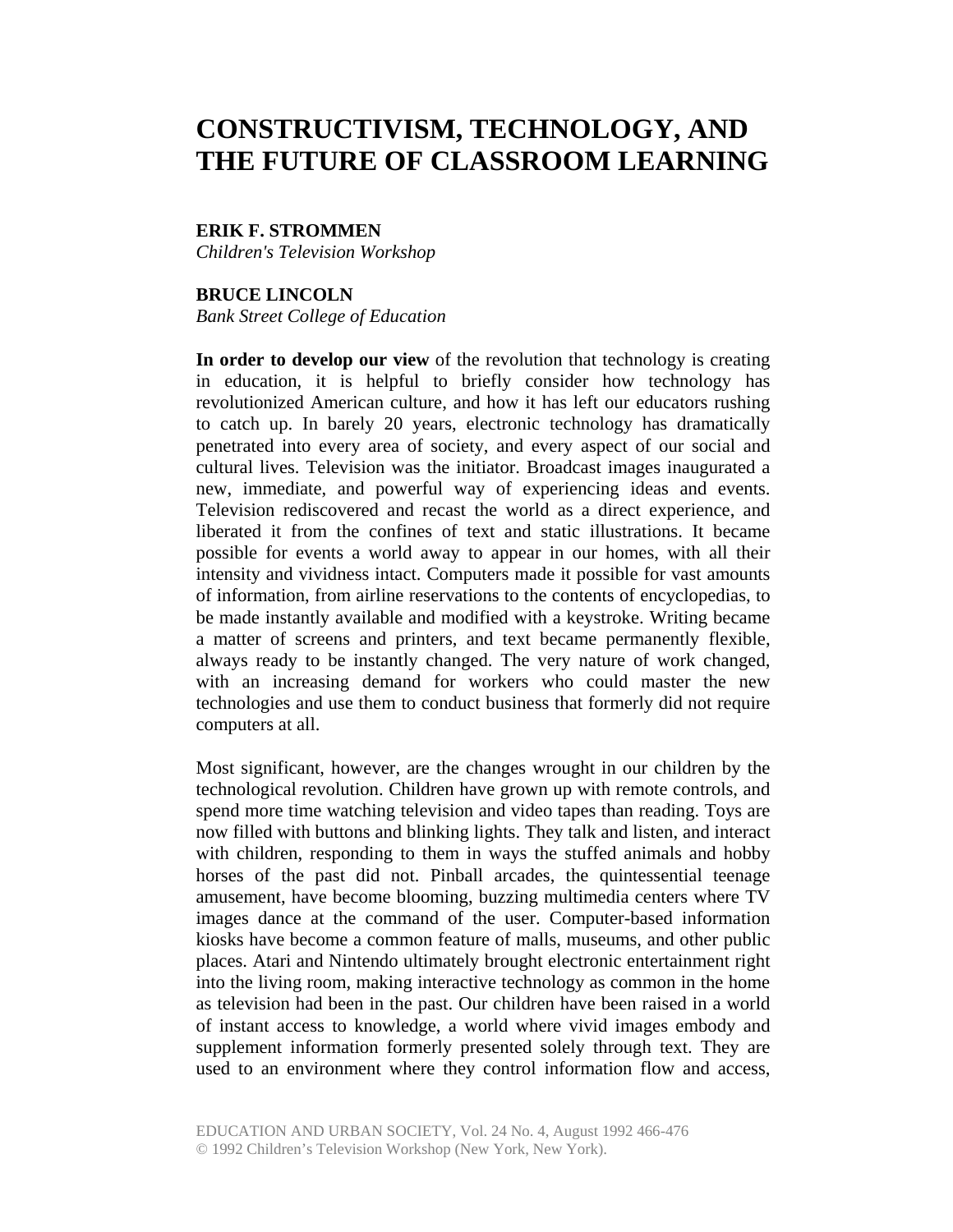whether through a video game controller, remote control, mouse, or touchtone phone.

Although the schools are embedded in our culture and reflect its values, the technological changes that have swept through society at large have left the educational system largely unchanged. In the course of 20 years, a dramatic rift has opened between the process of teaching and learning in the schools and the ways of obtaining knowledge in society at large, a rift made obvious by the fact that the process of teaching has not changed substantially, even in the past 100 years (David, 1990; Kolderie, 1990).Teachers' colleges and education departments around the country have not seen any wholesale revisions in their curriculum, and graduates of these institutions are much more like their predecessors who graduated decades earlier than they are like today's children. The result is an estrangement of the schools from society, and from the children who live in it.

This estrangement has had pronounced negative effects. It has caught our children in an awkward bind as they move toward the future, but the institutions responsible for educating them are locked in the past. In the classroom, knowledge is presented to them in a linear, didactic manner that differs dramatically from children's previous experience outside the school. In contrast with the vivid images and self-directed flow of the interactive home and society, school strikes them as rigid, uninteresting, and ultimately alienating. In our view, the resolution of this divergence between our students and our educational practice lies in drastic educational reform, reform that will bring the classroom into line with society. The immediate task for American education is to embrace the future and empower our children to learn with the cultural tools they have already been given (Soloway, 1991).

## **A FRAMEWORK FOR EDUCATIONAL REFORM: CONSTRUCTIVISM**

How do we educate the "new child," raised in a world of instant information, where interactive technologies have led them to believe they can act on the world with the press of a button? Not by simply thinking up clever ways to use computers in traditional courses. Such exercises relegate technology to a secondary, supplemental role that fails to capitalize on its most potent strengths. What is needed is a guiding philosophy that suggests principled changes in the curriculum, and effective uses of technology as part of these changes. We think that this philosophy must be constructivism, a theory of cognitive growth and learning that has gained many adherents in recent years (c.f. Forman & Pufall, 1988; Newman, Griffin, and Cole, 1989; Piaget, 1973; Resnick, 1989; Vygotsky, 1978).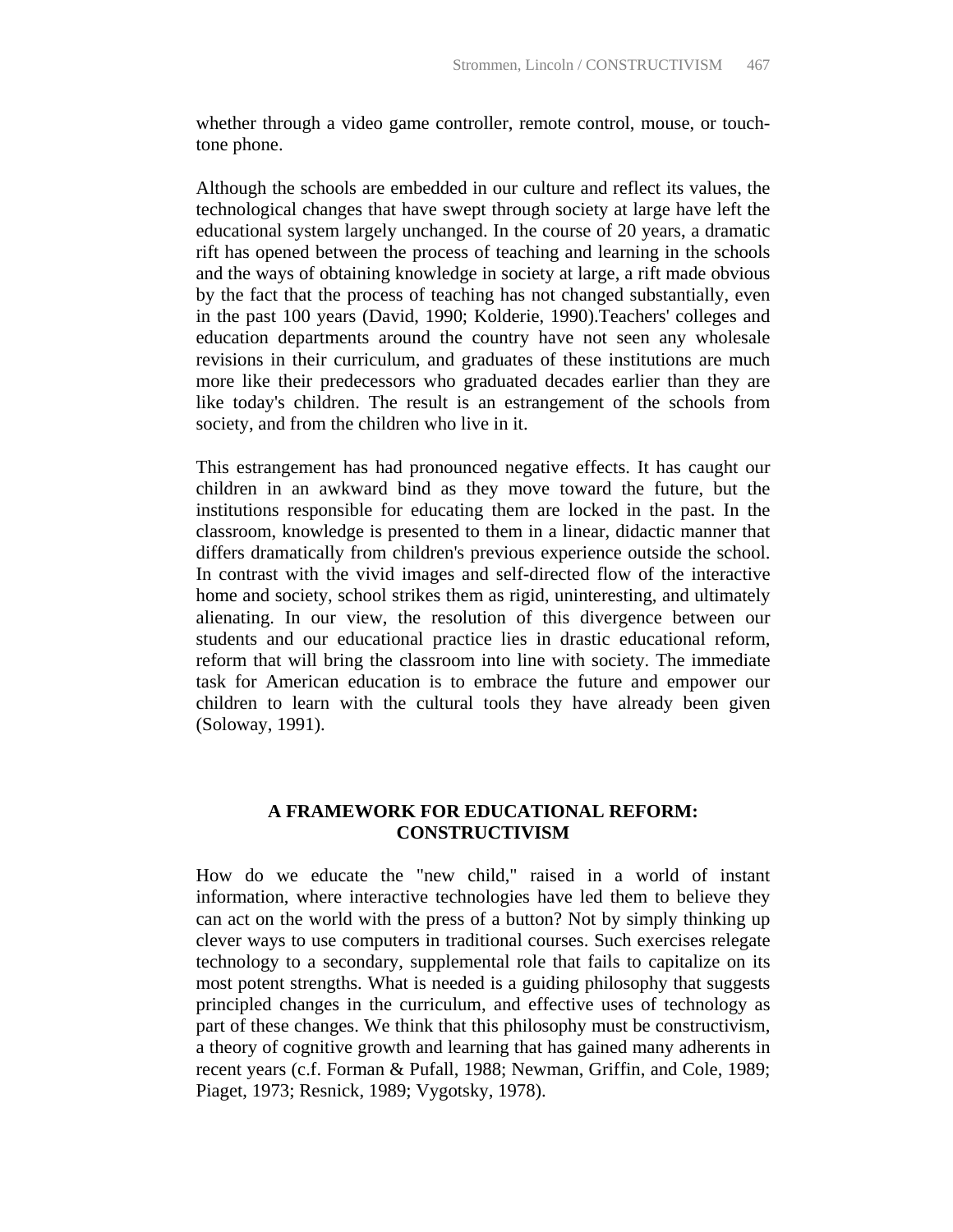A brief overview of constructivist ideas reveals their utility. One foundational premise is that children actively construct their knowledge. Rather than simply absorbing ideas spoken at them by teachers, or somehow internalizing them through endless, repeated rote practice, constructivism posits that children actually invent their ideas. They assimilate new information to simple, pre-existing notions, and modify their understanding in light of new data. In the process, their ideas gain in complexity and power, and with appropriate support children develop critical insight into how they think and what they know about the world as their understanding increases in depth and detail. Constructivism emphasizes the careful study of the processes by which children create and develop their ideas. Its educational applications lie in creating curricula that match (but also challenge) children's understanding, fostering further growth and development of the mind.

Two specific features of constructivist philosophy hold particular promise. The first is the notion, borrowed from research in child development, that play and experimentation are valuable forms of learning (c.f. Daiute, 1989; Garvey, 1977; Herron & Sutton-Smith, 1971). Play involves the consideration of novel combinations of ideas, and the hypothetical outcomes of imagined situations and events. It is a form of mental exploration in which children create, reflect on, and work out their understanding.

Actual experimentation, the manipulation and testing of ideas in reality, provides children with direct, concrete feedback about the accuracy of their ideas as they work them out. Both play and exploration are self-structured and self-motivated processes of learning. Both also encourage children to reflect on their ideas in ways generally not promoted by current school curricula.

Play and experimentation are powerful forces in the development of the individual mind, but constructivism has led to the additional discovery that powerful gains are made when children work together, as well. A growing body of research on collaborative or cooperative learning has demonstrated the benefits of children working with other children in collective learning efforts (Johnson, Maruyama, Johnson,Nelson, & Skon, 1981; Rysavy & Sales, 1991). When children collaborate, they share the process of constructing their ideas, instead of simply laboring individually. The advantages of this collective effort are that children are able to reflect on and elaborate not just their own ideas, but those of their peers as well. Children come to view their peers not as competitors but as resources. Mutual tutoring, a sense of shared progress and shared goals, and a feeling of teamwork are the natural outcomes of cooperative problem-solving, and these processes have been shown to produce substantial advances in learning. The focus of constructivism, then, is the child as a self- governed creator of knowledge. Educational practices that follow from this focus are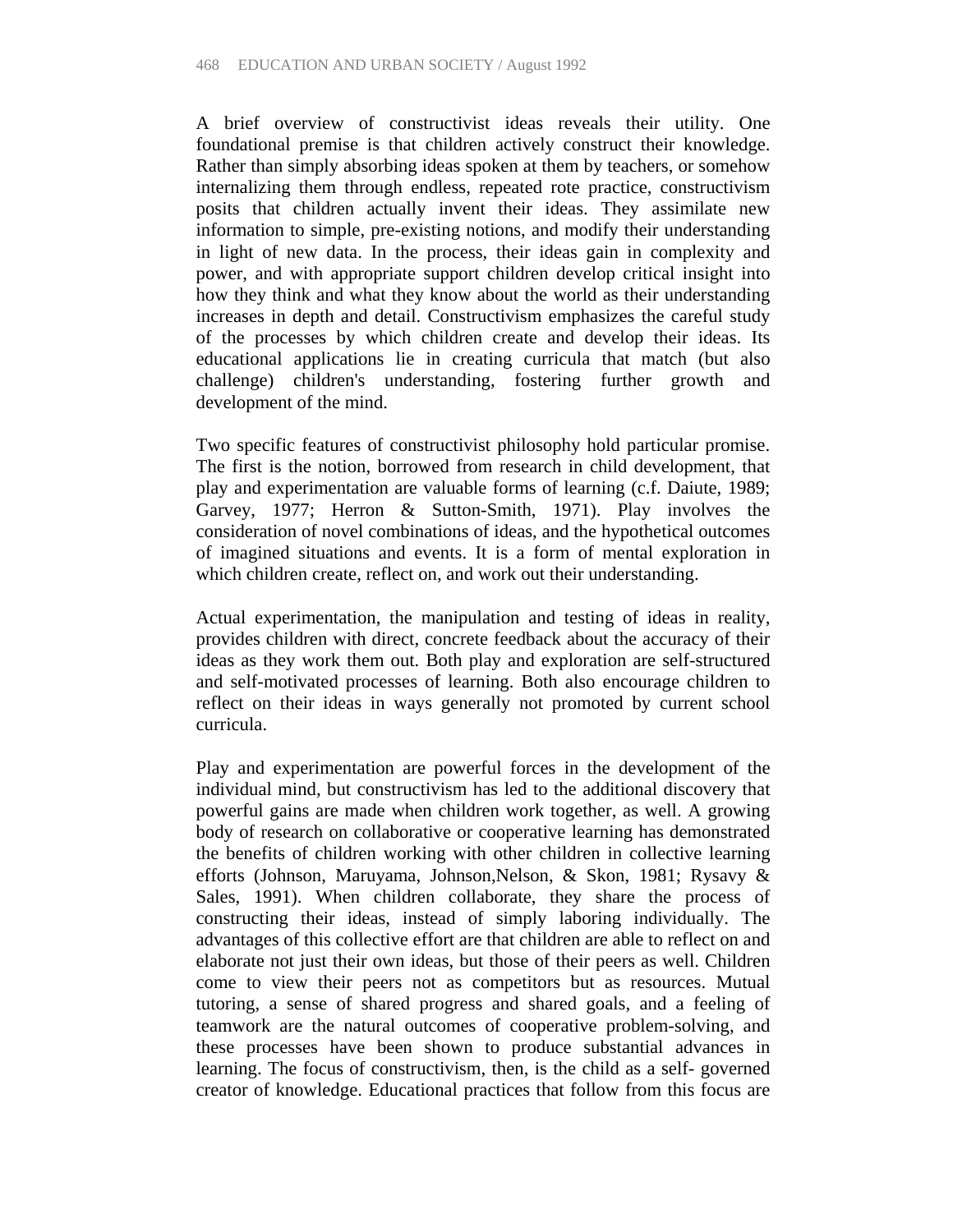designed to facilitate children's learning by nurturing their own, active cognitive abilities. To accomplish this end, a supportive environment, one in which they can create their own ideas, both individually and collaboratively, must be provided. We have chosen the term "child-driven learning environment" (CDLE) to describe this new model of education. Two key features of CDLEs are the changed relationship between teacher and student, and the provision of a resource-rich, activity-based curriculum for learning. In traditional classrooms, the teacher's role is that of the sole giver of knowledge and the student's role is that of the passive recipient. A CDLE does away with this hierarchic structure and operates according to an egalitarian, cooperative structure where the ideas and interests of the children drive the learning process. The teacher serves as a guide, rather than the source, of knowledge. The performance required for this new role is far more complex than traditional classroom teaching (Ringstaff, Sandholtz, and Dwyer, 1991). The teacher engages the children by helping to organize and assist them as they take the initiative in their own self-directed explorations, instead of directing their learning autocratically. Flexibility is the most important feature of the new role the teacher will have to play in such an environment. In a CDLE, sometimes teachers will find that their role tends towards the old model of teacher as giver of knowledge because at that particular time, students require guidance and training in a particular task or content area. More often, the teacher will be moving around the classroom, among groups of children, assisting individual children or the group as a whole.

## **TECHNOLOGY AND CHILD-DRIVEN LEARNING**

Technology takes a special place in the CDLE as a powerful tool for children's learning by doing. Children's traditional classroom tools - pencils, notebooks, and texts - are still vital. But for children to assemble and modify their ideas, access and study information, they are inadequate. Computers, video, and other technologies engage children with the immediacy they are used to in their everyday lives, and bends it to a new pedagogical purpose. Really, it is not what equipment is used in the classroom, but how that equipment is used that will make the difference. We think that technology must be thought of as an integral component of the curriculum, a chameleon-like tool that can be used with almost any content. Computers can be used as writing tools, spreadsheets, and mathematical problemsolvers.

Technology makes possible the instant exchange of information between classrooms as well as individual students; it allows instant access to databases and online information services, and provides multimedia technical resources such as interactive audio and video. Technology also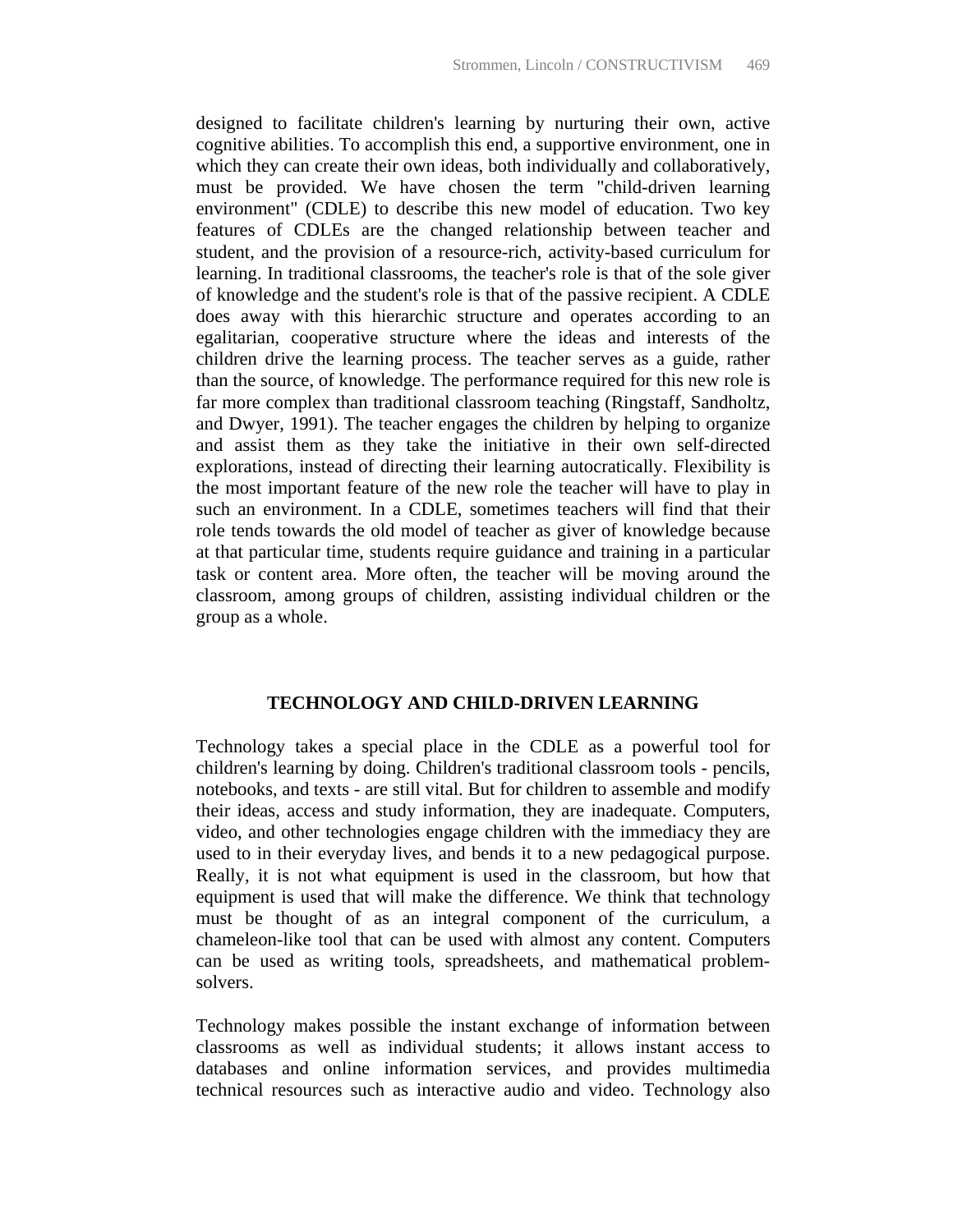allows for the repurposing of pre-existing educational materials across media formats: print, static illustrations, still and digital photographs, digital audio, still and motion video, still and motion film, animations, computer graphics, and hypermedia can all be accessed and combined in novel ways.

While some have expressed fear that traditional sources of information may be ignored or underutilized, our experience is that the opposite is actually true. Books, magazines, periodicals, newspapers, journals and other socalled "traditional" print materials are integral information sources providing at-hand information that serves as a crucial complement to computer-based information sources. In actual practice, there is a cross fertilization of information sources across media formats as children incorporate information gleaned from readings, as well as other media, into their projects. In urban settings, where large and diverse sets of archival information, both in texts and images, are available technology has a particularly powerful role to play. Historical and scientific information formerly limited to a single extant photo, or available only in a single copy of a book, can achieve greater exposure because it can be reclaimed or "repurposed," as a computer file that can be copied and distributed easily and effectively.

## **AN EXAMPLE**

How would the "new" CDLE classroom look? The contrast between a CDLE and the conventional classroom are best illustrated by example. Consider two hypothetical junior high school classrooms teaching computer programming. In a traditional classroom, the teacher lectures to the students each day about a particular procedure, while the children sit at desks and listen or take notes. Assigned readings are the dominant medium. The class is held in the computer lab, and children take turns working individually at the computers on weekly or bi-weekly programming assignments. Competence in programming is assessed via written tests, and through evaluation of the weekly programs written by the children to prove their competence with the assigned programming procedure.

The same curricula covered in a CDLE looks very different. The Visual Language Laboratory (VLL), developed and implemented by the second author of this paper at New York's Bank Street College, is a course in programming using the MacIntosh Hypercard environment that is meant to embody the CDLE model. The students are so-called "at-risk" Black and Latino junior high school students. Rather than lead the children through a teacher-directed, step-by- step introduction to Hypercard procedures, the class is organized around student-originated projects that utilize the Hypercard system as an expressive medium. The focus on single complex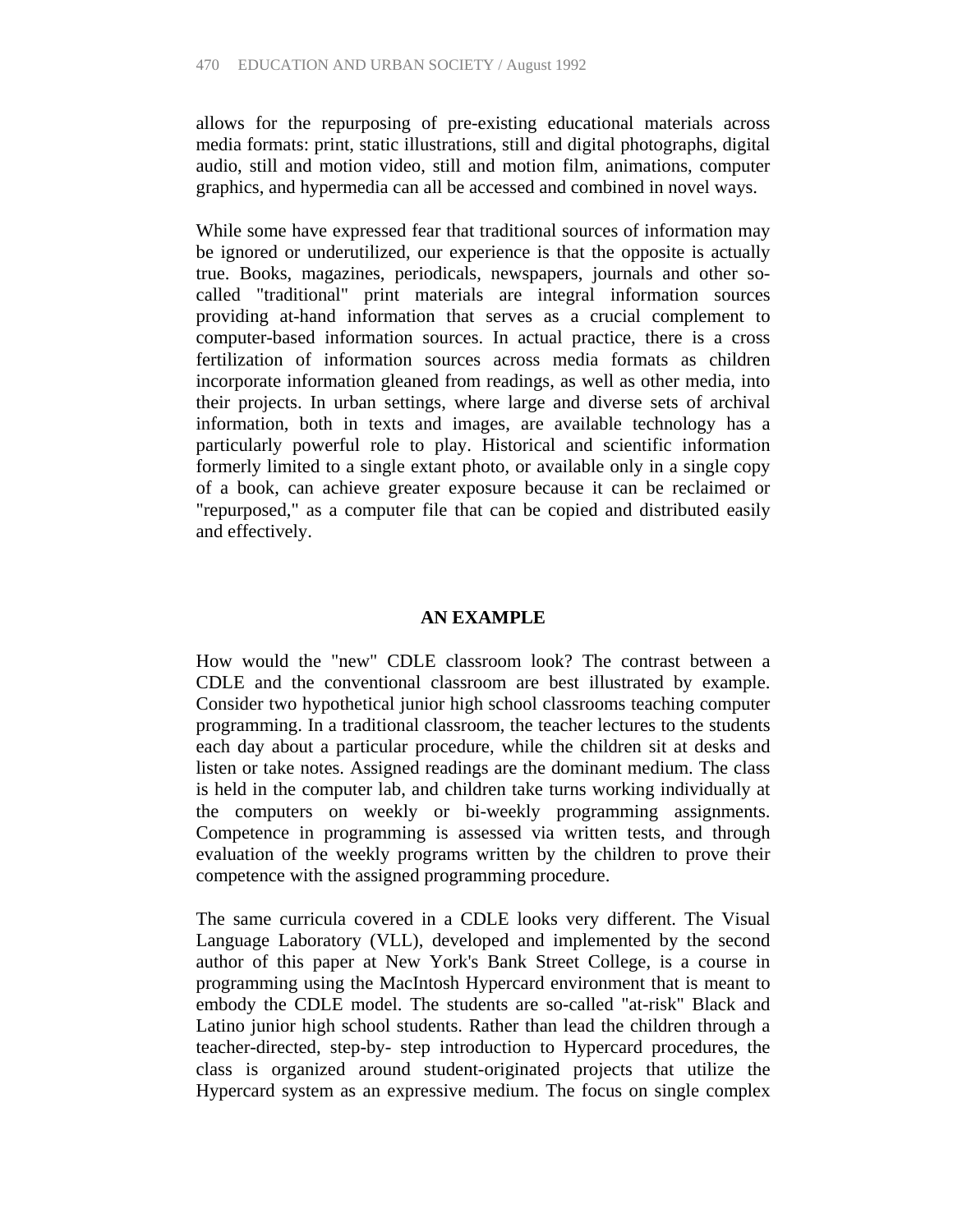projects, rather than on a series of smaller exercises embodying different Hypercard procedures, deserves comment. First, requiring the children to conceive of and execute an entire program by the end of the course presents them with a rich, open-ended, self-directed task in which they can explore the various procedures and how they interact, rather than simply learn them in isolation from one another, in a rote fashion. Second, the emphasis on an end-product grounds children in a meaningful task, in which an initial idea is seen to undergo changes as it is turned into an actual product.

The class is organized as a four-step process. The first step is exploration. During this period, the children are introduced to the MacIntosh system, and allowed to explore various pre-existing Hypercard programs, so they become familiar with the capabilities of the programming language. The second step is conceptualization, during which the children devise a "storyboard" or "flowchart" of their own proposed program. The third step is production, where the children assemble the materials needed for their project and make a first attempt at developing the actual program. This step often involves children spending time outside the classroom, either composing the text to be included in their program, or assembling the images and sound content that will be used. This initial program, and all previous versions to date, are submitted to the educator for evaluation at this point. This phase is analogous to having children submit a first draft of a paper for review by the teacher in a regular classroom. The final phase is post-production. During this period, students modify the design and scripting of their projects in response to feedback from the educator and other students, in order to address problems encountered in the design process. Finishing touches such as full sound tracks and special effects are added at the end of this period. The final product, and all previous versions, are submitted to the teacher. The class culminates in a public presentation of the completed projects, to which parents, other educators, and students, are invited.

Several specific outcomes of this project, now in its second year, are noteworthy. The first is the nature of the student projects. In traditional programming classes, students are permitted to produce only a narrow set of types of programs as their projects. In the VLL, where students can select their own project content, programs such as animated street scenes, branching stories based on rap lyrics, and interactive picture books are common. An examination of the structure of these programs reveals that they employ the Hypercard procedures that were the focus of the curriculum in a complex and intelligent manner. Second, although the classroom contains one computer per student, making it possible for all children to work individually, active collaboration among children was the rule. In fact, the children seldom work alone, even when they are each using their own computer. Without prompting, the children's projects spontaneously became group efforts. It is common to observe one child tutoring another in a new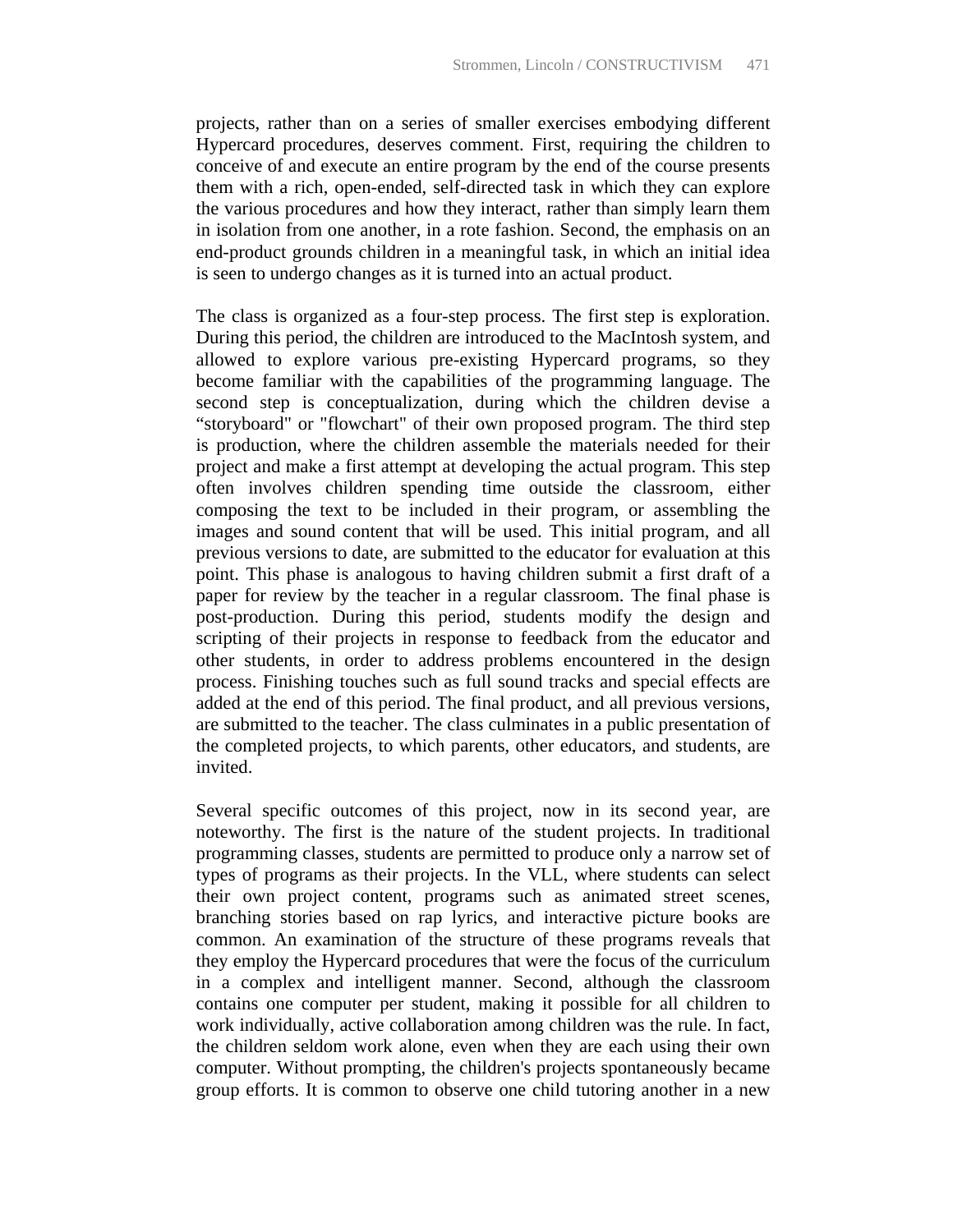procedure, or two children making recommendations for improvement in each others' project designs while they are working on them.

Third, the role of the teacher is significantly more complex. He has many roles: project manager, tutor, and lecturer. The teacher is a member of the team, and not the focus of the classroom. He provides technical assistance and creative consultation, rather than directs the children in the creation of narrowly defined tasks. Students generally turn to the teacher for assistance when needed, but otherwise his role is more that of a colleague than of a superior. In actuality, the teacher also becomes a student as the children discover new procedures and instruct the teacher in their use. On several occasions, the teacher was surprised when students demonstrated different new uses of the Hypercard system that he had not seen before! Finally, the children spend much time performing other pedagogically significant activity that is not directly computer related. The children practice library research skills, for example, as they search for images and text to include in their programs. They also practice writing, as they compose their own poetry and prose for inclusion as well. Such writing (mainly inspired by rap!) is a major feature of many of the children's projects.

#### **GETTING THERE FROM HERE**

It should be apparent from the previous discussion that while crucial, we believe that technology in and of itself cannot be the focus of the changes that are needed in American education. As noted by Riel (1990), "...new tools alone do not create educational change. The power is not in the tool but in the community that can be brought together and the collective vision that they share for redefining classroom learning (p.35)." We believe that what is needed is a wholesale revision of educational practice that focuses on children's own competencies, the ones they bring with them upon entering school. Technology is vital to this effort because it is a medium with its own, new forms of discourse that our children already grasp. They can turn their understanding of this new medium to their advantage when so instructed. The key to success lies in finding the appropriate points for integrating technology into a new pedagogical practice, so that it supports the deeper, more reflective self-directed activity children must use if they are to be competent adults in the future.

As we see it, there are two distinct obstacles to implementing the dramatic changes our educational system needs. The first is the systemic lack of awareness of the appropriate uses of technology in our schools today. There is a long historical precedent for this lack of knowledge (Collins, 1990). The classroom has traditionally been the last institutional space in our society to be penetrated by any new technology, be it calculators, VCRs, or computers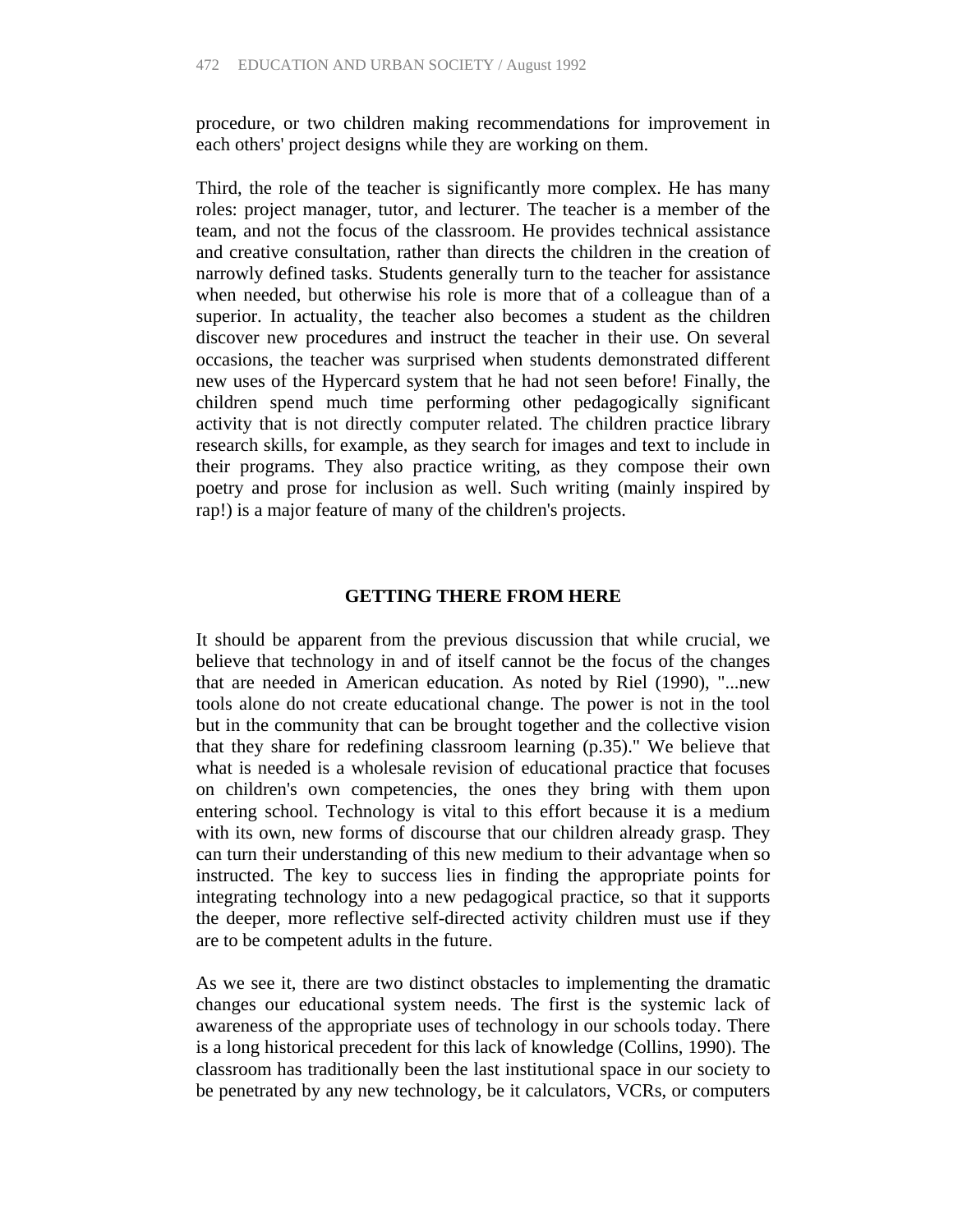(Soloway, 1991). This is partially the result of limited budgets, and partially the result of limited experience on the part of educators and administrators it is difficult to conceive of pedagogically sound ways to apply a technology when you are not familiar with it. Similarly, our teacher's colleges and institutions of higher education have not made it a priority to reflect on the pedagogical potential of technology when teachers are trained. The normative tendency in education has been, unfortunately, to treat computers and other electronic media as add- ons. The result of this practice is that computers become little more than "electronic workbooks," bearing an awkward and peripheral relationship to an otherwise unchanged curriculum.

In order to incorporate technology more fully into the classroom, several changes are needed. Teachers must be provided with the time and support to explore technology on their own. Administrators must provide the time ands pace for teachers, who now suffer from larger classes and more responsibility than ever, to take a break from teaching to start learning. Teachers must be treated like the professionals they are. Teacher creativity is a powerful force for positive educational change, but it can thrive only if it is unleashed and supported by strong institutional commitments.

The second obstacle to reconceptualizing educational practice is the absence of new forms of assessment with which to measure the effectiveness of the new forms of classroom learning being developed. As education becomes a collective effort between children, and educational methods come to emphasize the actual process of children's construction of new ideas, new techniques for measuring performance will be necessary. This is an area of active research (see Collins, Hawkins, and Frederiksen, 1991; Frederiksen and Collins, 1990, and Wolf, Bixby, Glenn III, and Gardner, 1991 for developments in this area). Based on our experiences with the Visual Language Laboratory, two new types of assessment, both of which capture the development of ideas, seem especially promising. The first is assessment of children's learning processes as they are occurring. Videotaped records of student interactions as they work, for example, reveals their grasp of the course material, as well as their ability to communicate it to others. Similarly, video records of individual children's debugging of their own programs gives evidence of their level of understanding of the programming procedures they are using. The types of errors children perform, and how they correct them, are a rich source of information about children's understanding.

A second new form of assessment we have found promising is the evaluation of a portfolio that shows the evolution of a child's work as it is created, rather than of a single completed work or a set of isolated exercises. In the VLL, children provide the educator with complete records of their progress in creating their programs. These records are both printed and on disk. These different versions of the children's projects, collected over time,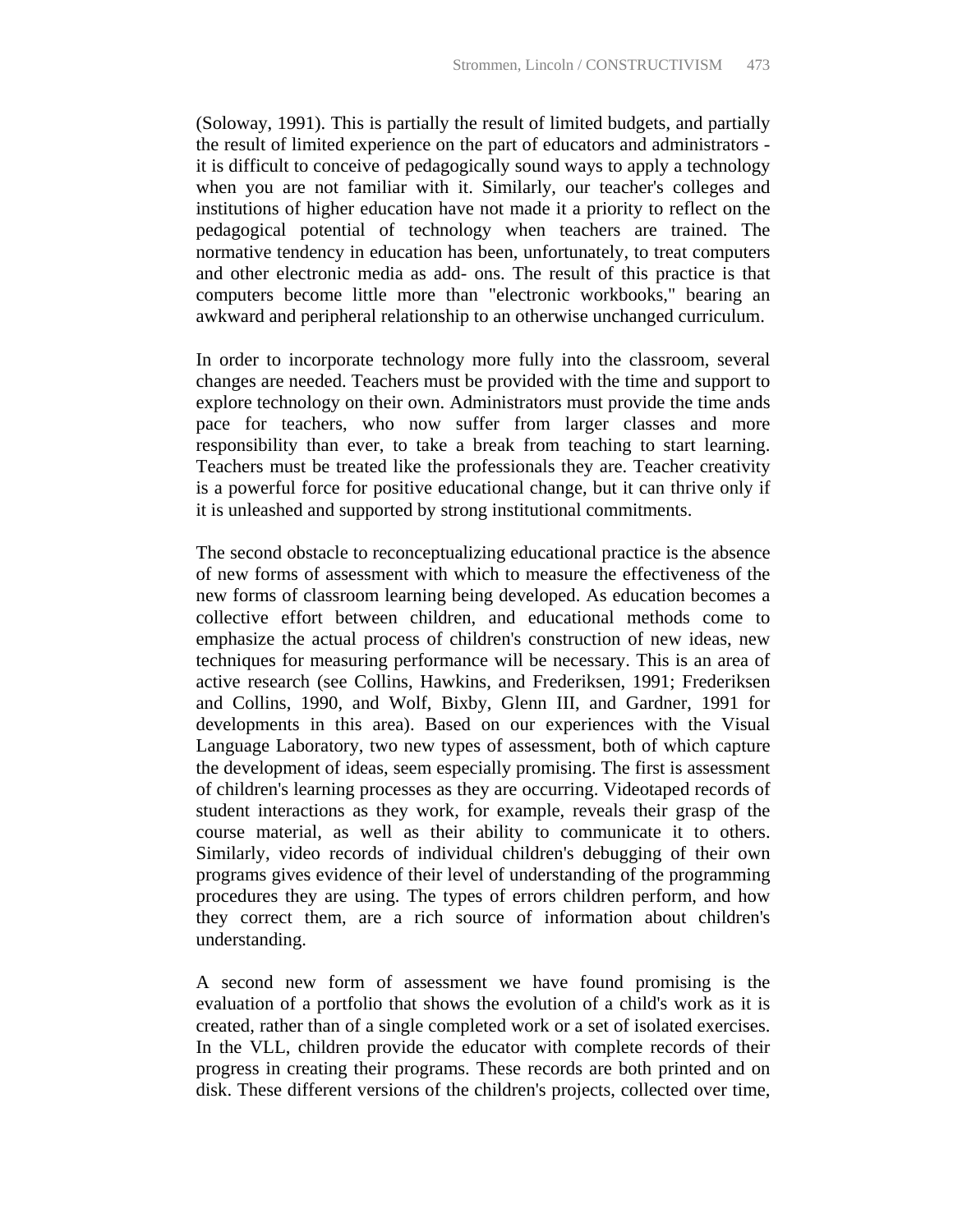allow the educator to follow the development of subsequent versions of the program and evaluate the student's progress in learning and applying different Hypercard procedures. Such records document the student's progress in learning, and allow the educator to identify areas where individual students may require tutoring in specific procedures. Both of these methods are more demanding on the teacher than traditional forms of evaluation. However, they are worth the effort because they capture qualitatively different, and much more detailed, information about children's actual competence than their traditional counterparts.

#### **SUMMARY**

Technology has effectively revolutionized American society. An unexpected byproduct of this revolution has been the emergence of a generation of children weaned on multidimensional, interactive media sources, a generation whose understanding and expectations of the world differ profoundly from that of the generations preceding them. If we are to give these children the education necessary to succeed in our technologically intense, global future a new form of educational practice, one that builds on children's native learning abilities and technological competence, must replace our existing methods. The theoretical foundation for such changes exists, and the time to implement them is now. We have allowed our schools to remain in the past, while our children have been born in the future. The result is a mismatch of learner and educator. But it is not the children who are mismatched to the schools; the schools are mismatched to the children. Only by revising educational practice in light of how our culture has changed can we close this gap, and reunite our schools with our children and the rest of our society.

## **REFERENCES**

Collins, A. (1990). The role of computer technology in restructuring schools. In K. Sheingold & M.S. Tucker (Eds.), *Restructuring for learning with technology*, (pp.29-46). NY: Center for Technology in Education, Bank Street College and the National Center on Education and the Economy.

Collins, A., Hawkins, J., & Frederiksen, J. R. (1991). *Three different views of students: The role of technology in assessing student performance* (Technical Report No. 12). New York, NY: Center for Technology in Education, Bank Street College of Education.

Daiute, C. (1989). Play as thought: thinking strategies of young writers. *Harvard Educational Review*, 59(1), 1-23.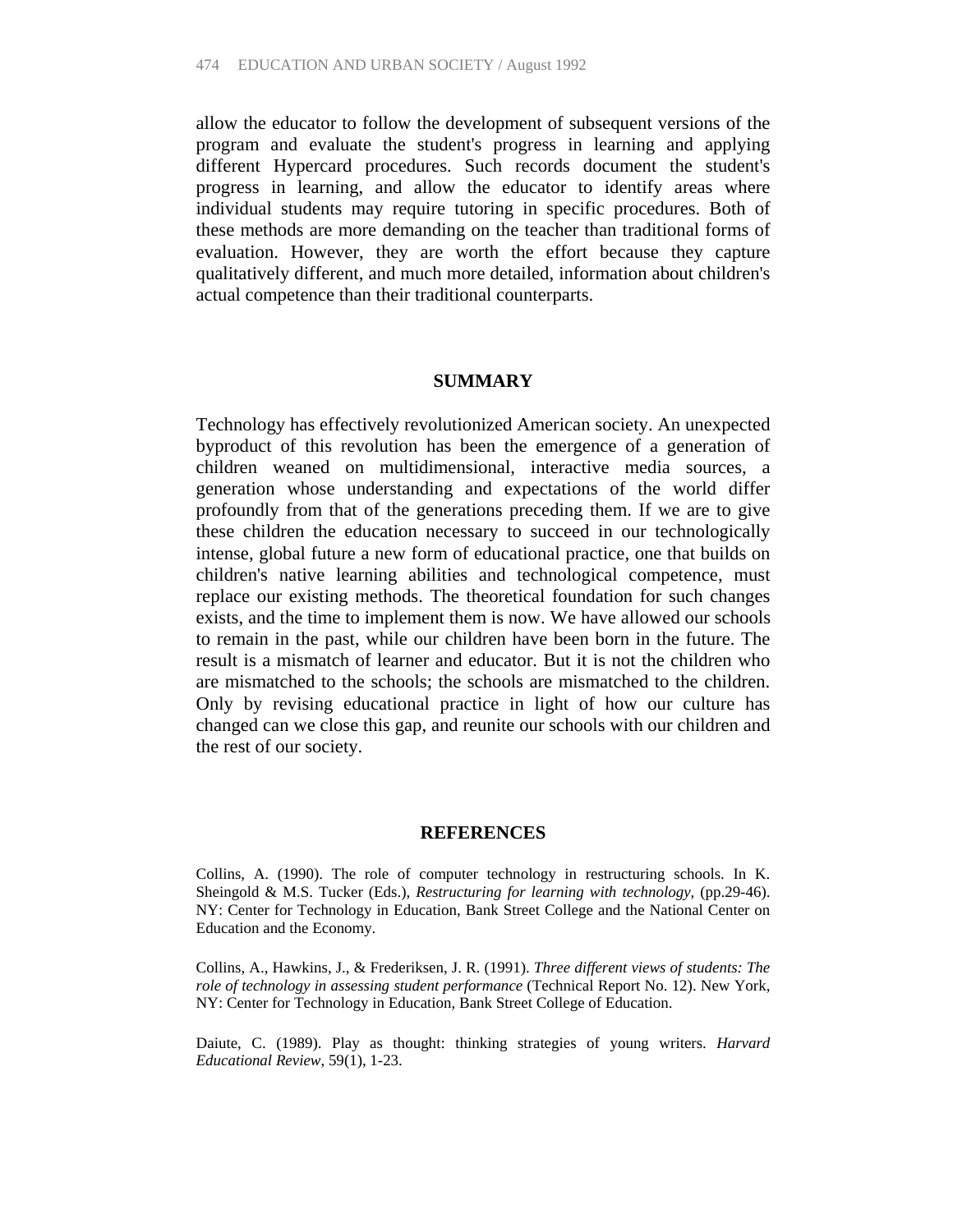David, J.L. (1990). Restructuring and technology: Partners in change. In K. Sheingold & M.S. Tucker (Eds.), *Restructuring for learning with technology*, (pp.75-89). New York: Center for Technology in Education, Bank Street College and the National Center on Education and the Economy.

Dede, C. (1990). Imaging technology's role in structuring for learning. In K. Sheingold & M.S. Tucker (Eds.), *Restructuring for learning with technology*, (pp.49-72). New York: Center for Technology in Education, BankStreet College and the National Center on Education and the Economy.

Forman, G., & Pufall, P. B. (Eds.). (1988). *Constructivism in the computer age*. Hillsdale, NJ: Lawrence Erlbaum Associates, Publishers.

Frederiksen, J. R., & Collins, A. (1990). *A systems approach to educational testing* (Technical Report No. 2). New York: Center for Technology in Education, Bank Street College of Education.

Garvey, C. (1977). *Play*. Cambridge, MA: Harvard University Press.

Herron, R. E., & Sutton-Smith, B. (Eds.). (1971). *Child's Play*. New York: Wiley.

Johnson, D. W., Maruyama, G., Johnson, R., Nelson, D., & Skon, L. (1981).Effects of cooperative, competitive, and individualistic goal structures on achievement: A metaanalysis. *Psychological Bulletin*, 89, 47-62.

Kolderie, T. (1990). How structural change can speed the introduction of technology. In K. Sheingold & M.S. Tucker (Eds.), *Restructuring for learning with technology*, (pp.91-103). New York: Center for Technology in Education, Bank Street College, and the National Center on Education and the Economy.

Newman, D., Griffin, P., & Cole, M. (1989). *The construction zone: Working for cognitive change in school*. New York: Cambridge University Press.

Piaget, J. (1973). *To understand is to invent*. New York: Grossman.

Resnick, L. B. (1989). Developing mathematical knowledge. *American Psychologist*, 44, 162-169.

Riel, M. (1990, January/February). *Building a new foundation for global communities. The Writing Notebook*, pp.35- 37.

Ringstaff, C., Sandholtz, J. H., & Dwyer, D. (1991, April). *Trading places: When teachers utilize student expertise in technology-intensive classrooms*. Paper presented at the annual meeting of the American Educational Research Association, Chicago.

Rysavy, S. D. M., & Sales, G. C. (1991). Cooperative learning in computer-based instruction. *Educational Technology Research and Development*, 39, 70-79.

Soloway, E. (1991). How the Nintendo generation learns. *Communications of the ACM*, 34(9), 23-26, 95.